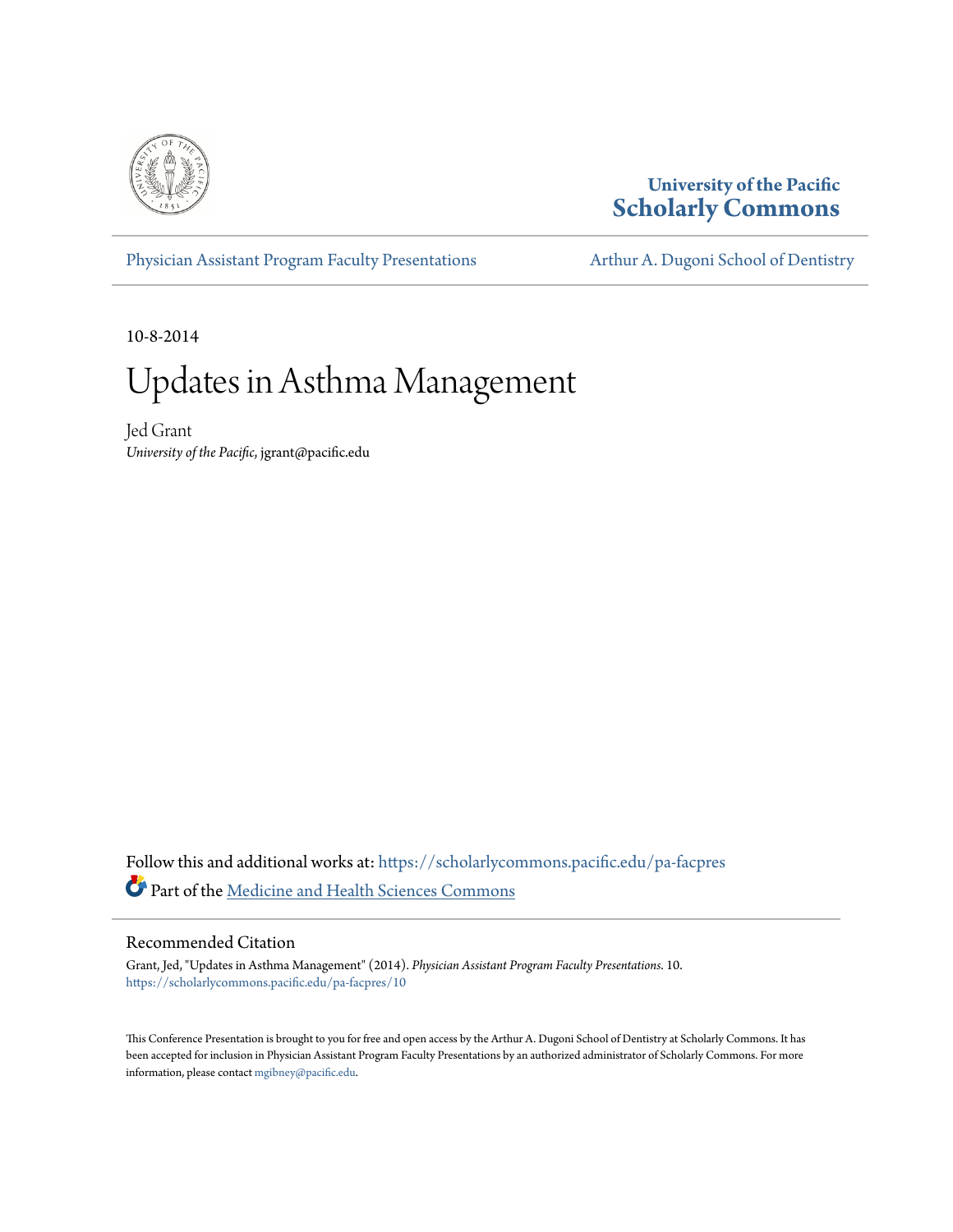#### **Asthma in Primary Care**

Jed Grant, PA-C Program Director, SJVC PA Program Staff PA, AMCH Emergency Department



- Know how to assess asthma control through measurable lung function. Identify potential adverse side-effects and indicators of
- inadequate treatment of ICS and alternative medication options to personalize asthma treatment at the time of initiating long-term control therapy







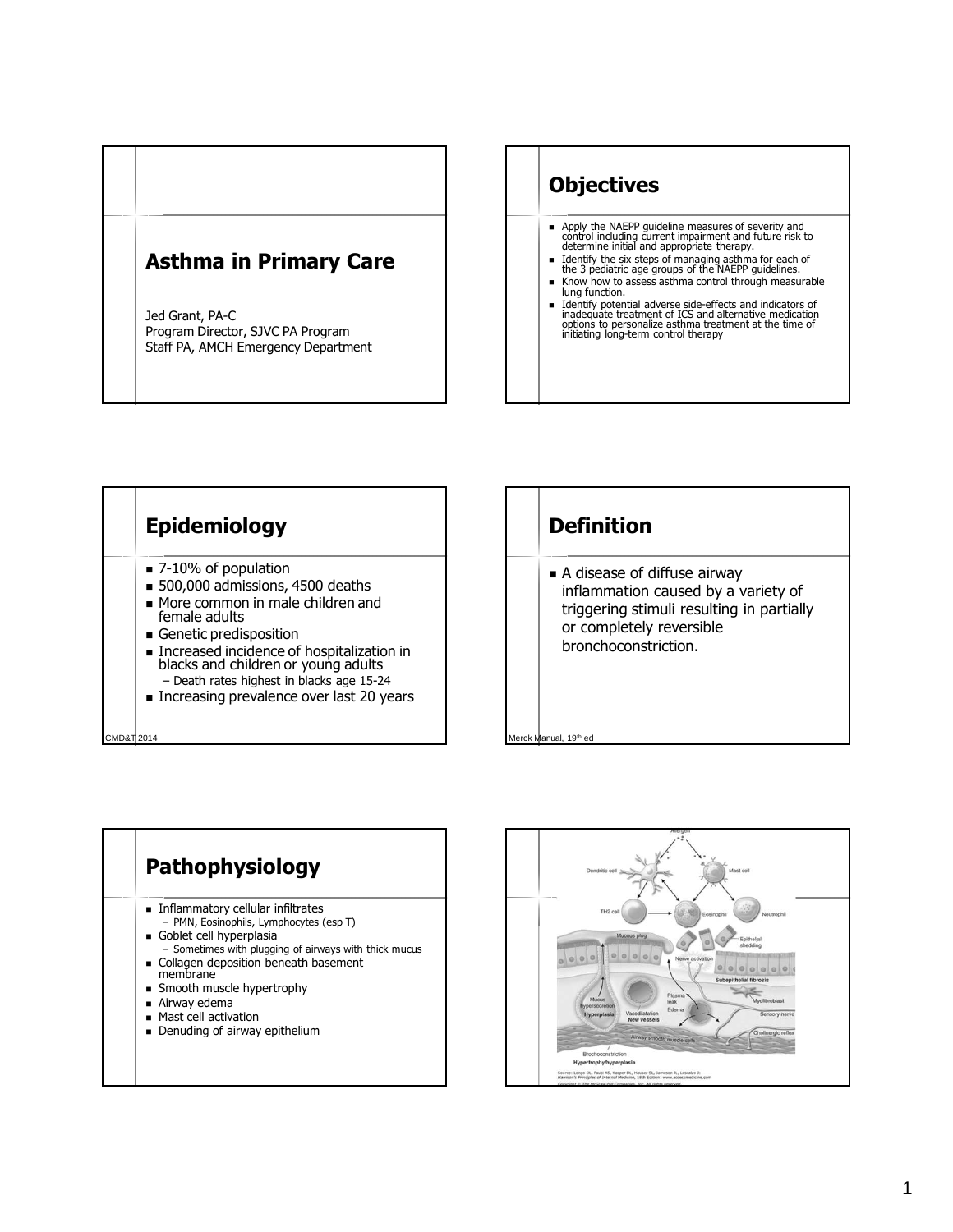## **Predisposing factors**

- Atopy
- **Obesity**
- Allergens/Airway irritants
	- Dust mites
	- Cockroaches
	- Cat dander
	- Seasonal pollens

#### **Triggers and Types**

- URI
- **Aspiration** GERD
- Weather/Seasonal changes
- **Stress**
- **Tobacco smoke**
- **Ozone, particulates**
- **ASA** in some patients
- **Environmental**
- **Occupational** 
	- May have delayed onset
- **Catamenial** (menstrual)
- **Exercise induced**
- **Cardiac**

## **Exercise Induced Bronchoconstriction**

- Begins during exercise or within 3 minutes of terminating exertion
- $\blacksquare$  Peak sx within 10-15 min of onset
- Resolves within 60 min
- Related to airway attempt to humidify air during exercise

## **Cardiac Asthma**

- **Wheezing precipitated by** decompensated CHF
- Result of pulmonary edema rather than reactive airways

#### **Symptoms**

- **Episodic**
- $\overline{\phantom{a}}$  Dyspnea
- Wheezing
	- With normal respiration – May be absent in severe obstruction
- **Breathlessness**
- **Chest tightness**
- Cough
- Prolonged expiratory phase
- **Use of accessory muscles**

#### **Symptoms**

- **Highly variable**
- May be spontaneous or triggered
- Generally worse at night
- Circadian variation in bronchomotor tone
- NOT wheezing on forced expiration
	- "Zombie breathing"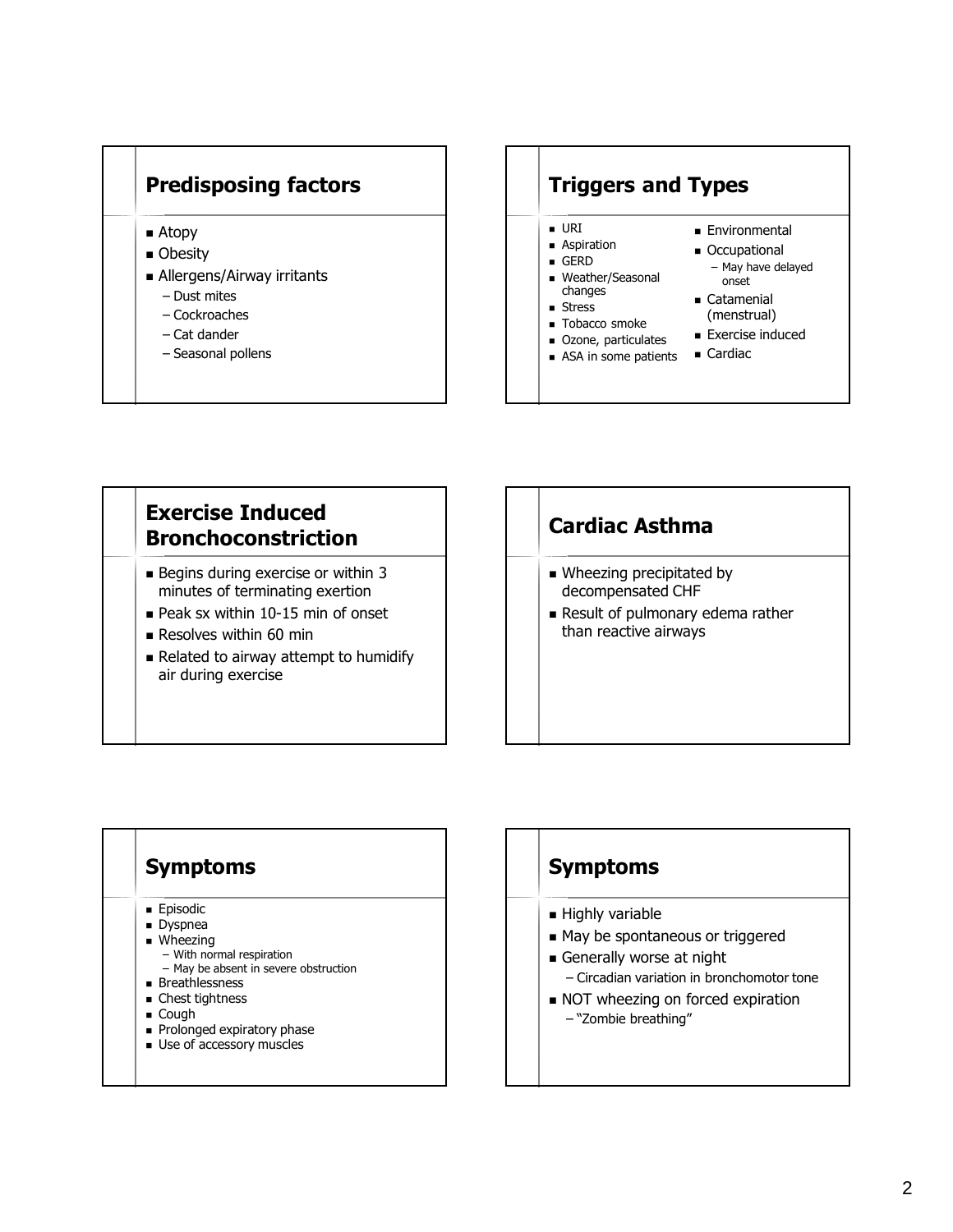

#### **Diagnosis**

- **Bronchial provocation testing** (Methylcholine) when spirometry nondiagnostic
	- Not when FEV1 <65% of predicted
	- >20% fall in FEV1 positive
	- Neg predictive value 95%
- **Exercise challenge testing may be helpful**
- CXR is NOT helpful unless complication suspected.

#### **Peak Expiratory Flow (PEF)** ■ Patient baseline and trend more helpful than absolute numbers – PEF varies with height, weight, and gender. Poorly standardized Diurnal variation – Lowest on awakening, highest midpoint of awake hours ■ >20% change day to day or morning to afternoon suggests poorly controlled asthma ■ <200L/min is poorly controlled asthma

## **Diagnosis and workup**

- PEF is the most useful clinical tool to determine severity.
- **venous blood gases are useful in the acute phase** – hypercapnia and acidosis occur at PEF <25%
- ABGs are really only appropriate in the clinical setting of respiratory failure
	- Initially normal or respiratory alkalosis
	- During more severe exacerbation pCO2 returns to normal and hypoxemia develops
	- Increased pCO2 and respiratory acidosis indicates impending failure and need for mechanical ventilation

## **CXR** Generally not helpful – Hyperinflation is usual finding ■ May be indicated to rule out pneumonia in exacerbation Useful to diagnose cardiac asthma (CHF)

## **Differential Diagnosis**

- All that wheezes is not Asthma!
- **Upper airway disorders** 
	- FB, vocal cord lesions, tracheomalacia
- **Lower airway disorders** 
	- COPD, Bronchiectasis, bronchitis, RSV
- Systemic vasculitidies
- Psychiatric causes (functional asthma)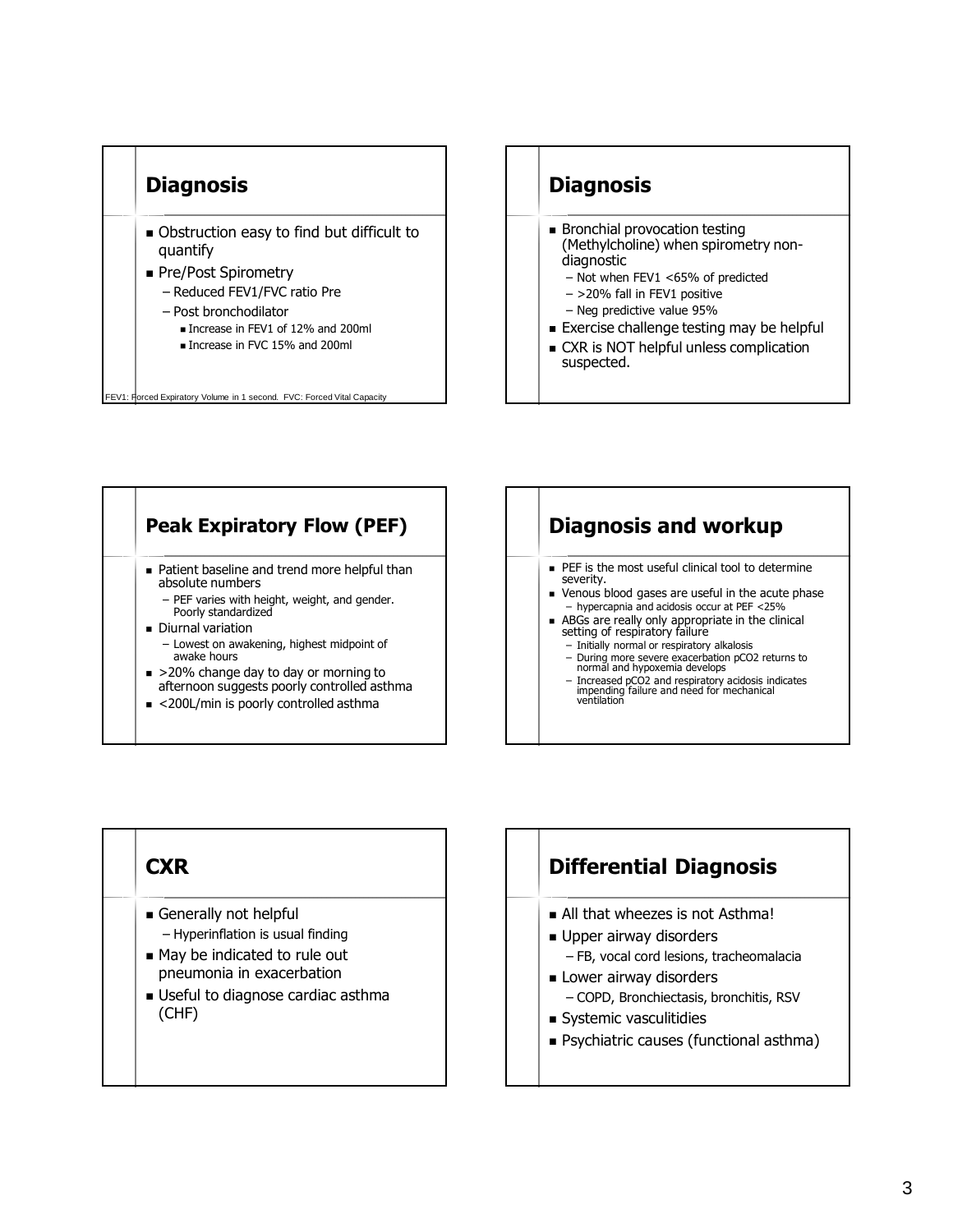#### **Complications**

- **Exhaustion**
- **Dehydration**
- **Infection**
- **Tussive syncope**
- Pneumothorax (rare)
- **Respiratory failure**
- Death

#### **Treatment Guidelines**

- National Asthma Education and Prevention Program (NAEPP)
	- Global Initiative for Asthma (GINA)
	- National Institute of Health (NIH)
	- National Heart Lung and Blood Institute (NHLBI)
	- World Health Organization (WHO)
	- Third expert panel (EP3) in 2007

## **NAEPP-EP3 Guidelines**

- **Four main components of Asthma** diagnosis and management
	- Assess and monitor severity and control
	- Patient education designed to foster a partnership for care
	- Control of environmental factors and comorbid conditions that effect asthma
	- Pharmacologic agents

SABA: Short Acting Beta Agonist

## **Assessing and monitoring severity and control**

- Severity is intrinsic intensity of the disease process
- Control is the degree to which symptoms and limitations on activity are minimized by therapy.
	- Expressed in terms of impairment and risk
		- **Impairment: frequency and intensity of sx**
		- Risk: likelyhood of acute exacerbation or chronic decline in lung function
- Responsiveness is the ease with which control is achieved.

## **Severity of Asthma** Determined by severity and or frequency of symptoms – Night-time awakenings – Use of SABA – PEF or FEV1 **Intermittent or persistent Logs are very helpful**

## **Initiating Treatment**

- Asses the severity and impairment of the patient based on historical symptoms and/or PEF.
- Go to the area on the chart that corresponds to the patients symptoms and start at that level.
- Helpful to know normal FEV1/FVC – Around 80% for most adults, normal decline with age.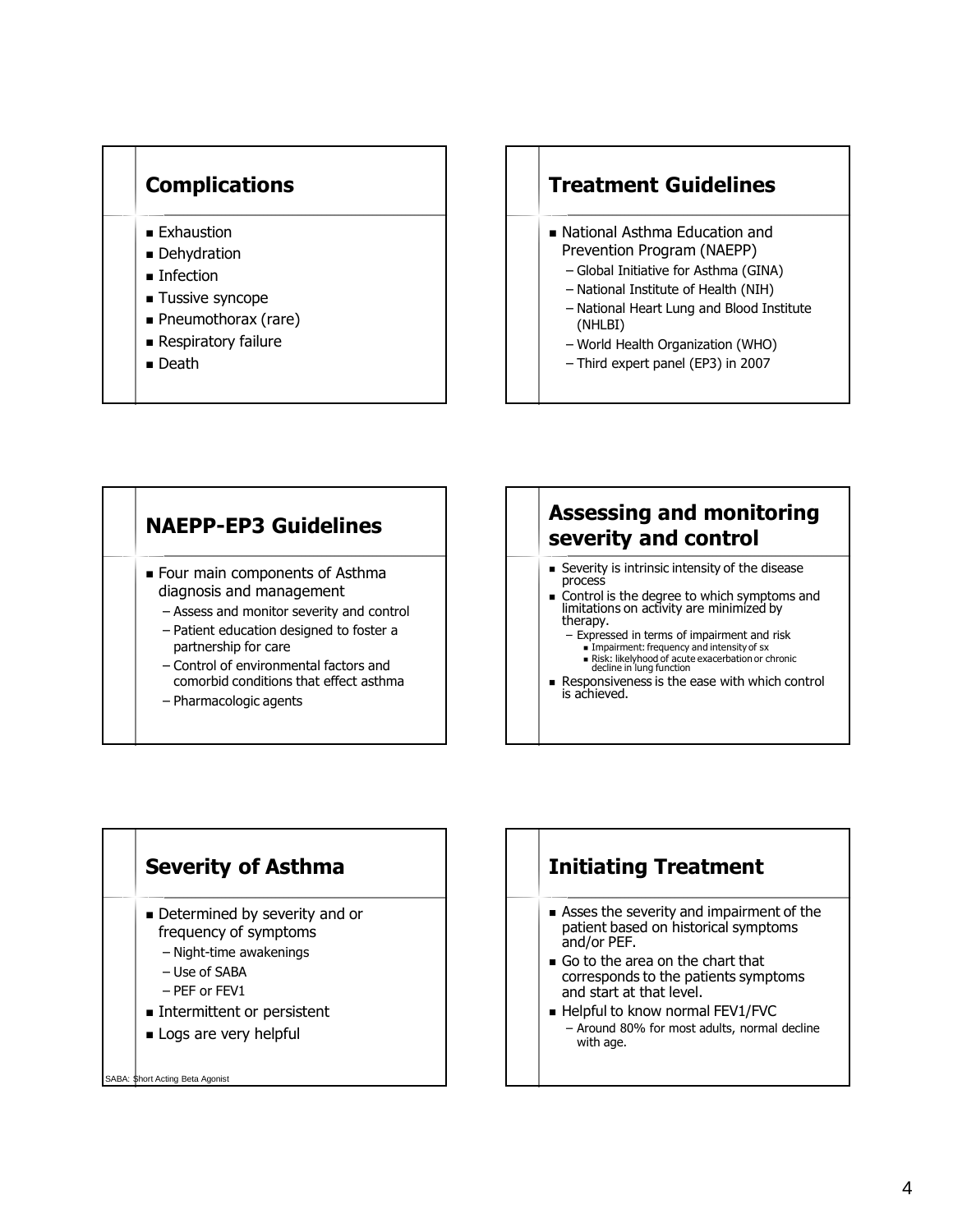|                                            |                       | <b>Severity of Asthma</b>                  |                                                                                                                                                                                                                                                                                                                                                     |                                                |                                                                                                                                                                                                                                                                                                                                                                                                                                                             |  |
|--------------------------------------------|-----------------------|--------------------------------------------|-----------------------------------------------------------------------------------------------------------------------------------------------------------------------------------------------------------------------------------------------------------------------------------------------------------------------------------------------------|------------------------------------------------|-------------------------------------------------------------------------------------------------------------------------------------------------------------------------------------------------------------------------------------------------------------------------------------------------------------------------------------------------------------------------------------------------------------------------------------------------------------|--|
|                                            |                       |                                            |                                                                                                                                                                                                                                                                                                                                                     |                                                |                                                                                                                                                                                                                                                                                                                                                                                                                                                             |  |
| Components of SEVERITY                     |                       |                                            | Persistent                                                                                                                                                                                                                                                                                                                                          |                                                |                                                                                                                                                                                                                                                                                                                                                                                                                                                             |  |
|                                            |                       | Intermittent                               | Mild                                                                                                                                                                                                                                                                                                                                                | Moderate                                       | <b>Severe</b>                                                                                                                                                                                                                                                                                                                                                                                                                                               |  |
| Symptoms                                   | All                   | $\leq$ 2 days/week                         | > 2 days/week but not daily                                                                                                                                                                                                                                                                                                                         | Daily                                          | Throughout the day                                                                                                                                                                                                                                                                                                                                                                                                                                          |  |
| Nighttime awakenings                       | $0 - 4$               | n                                          | $1-2$ s/month                                                                                                                                                                                                                                                                                                                                       | 3-4ximonth                                     | > 1xlanek                                                                                                                                                                                                                                                                                                                                                                                                                                                   |  |
|                                            | $\geq 5$              | $\leq$ 2x/month                            | 3-Avimonth                                                                                                                                                                                                                                                                                                                                          | > 1x/week but not nightly                      | Often 7x/week                                                                                                                                                                                                                                                                                                                                                                                                                                               |  |
| SARA use for<br>symptom control            | All                   | $\leq$ 2 days/week                         | > 2 days/week but not daily                                                                                                                                                                                                                                                                                                                         | Daily                                          | Several times a day                                                                                                                                                                                                                                                                                                                                                                                                                                         |  |
| Interference with<br>normal activity       | All                   | None                                       | Minor limitation                                                                                                                                                                                                                                                                                                                                    | Some limitation                                | Extremely limited                                                                                                                                                                                                                                                                                                                                                                                                                                           |  |
| Lung function:                             |                       |                                            |                                                                                                                                                                                                                                                                                                                                                     |                                                |                                                                                                                                                                                                                                                                                                                                                                                                                                                             |  |
| PEF (personal best)                        | $\geq 5$              | Normal FEV- between exacerbations.<br>>80% | >80%                                                                                                                                                                                                                                                                                                                                                | 60-80%                                         | $< 60\%$                                                                                                                                                                                                                                                                                                                                                                                                                                                    |  |
| FEV-/FVC                                   | $5 - 11$              | > 85%                                      | $>80\%$                                                                                                                                                                                                                                                                                                                                             | 75-80%                                         | $<$ 60%                                                                                                                                                                                                                                                                                                                                                                                                                                                     |  |
|                                            | $\geq$ 12             | Normal                                     | Normal                                                                                                                                                                                                                                                                                                                                              | Reduced 5%                                     | Reduced > 5%                                                                                                                                                                                                                                                                                                                                                                                                                                                |  |
| Exacerbations                              | $0 - 4$               |                                            | $\geq$ 2x in 6 months or $\geq$ 4 wheezing episodes/year lasting > 1 day AND risk factors for persistent asthma<br>$\geq 2$ olvear<br>Consider severity and interval since last exacerbation. Frequency and severity may fluctuate over time<br>for patients in any severity category. Relative annual risk of exacerbations may be related to FEV. |                                                |                                                                                                                                                                                                                                                                                                                                                                                                                                                             |  |
| requiring oral<br>corticosteroids          | $5 - 11$<br>$\geq 12$ | $\leq$ 1x/year                             |                                                                                                                                                                                                                                                                                                                                                     |                                                |                                                                                                                                                                                                                                                                                                                                                                                                                                                             |  |
| Recommended step for<br>starting treatment |                       | $0 - 4$<br>$5 - 11$<br>Step 1<br>>12       | Step 2                                                                                                                                                                                                                                                                                                                                              | Step 3                                         | Step 3                                                                                                                                                                                                                                                                                                                                                                                                                                                      |  |
|                                            |                       |                                            |                                                                                                                                                                                                                                                                                                                                                     |                                                | Step 3 or 4                                                                                                                                                                                                                                                                                                                                                                                                                                                 |  |
|                                            |                       |                                            |                                                                                                                                                                                                                                                                                                                                                     |                                                | Step 4 or 5                                                                                                                                                                                                                                                                                                                                                                                                                                                 |  |
|                                            | AII                   |                                            |                                                                                                                                                                                                                                                                                                                                                     | Consider short course of oral corticosteroids. |                                                                                                                                                                                                                                                                                                                                                                                                                                                             |  |
|                                            | All                   |                                            |                                                                                                                                                                                                                                                                                                                                                     |                                                |                                                                                                                                                                                                                                                                                                                                                                                                                                                             |  |
|                                            | FEV: (predicted) or   | Aae<br>(Years)                             |                                                                                                                                                                                                                                                                                                                                                     |                                                | Classification of Asthma SEVERITY (Intermittent vs. Persistent)<br>In 2-6 weeks, evaluate level of asthma control that is achieve and adjust therapy accordingly.<br>For children 0-4 years old, if no clear benefit is observed in 4-6 weeks, stop treatment and consider alternative diagnosis or adjusting therapy.<br>FEV, forced expiratory volume in 1 second: FVC, forced vital capacity, PEF, peak expiratory flow; SABA, short-acting beta-agonist |  |



| Age<br>Components of CONTROL            |                                            |                       | Level of Asthma CONTROL                                                                                                      |                                                                                                                                                                                                                                                |                                                                                     |  |  |
|-----------------------------------------|--------------------------------------------|-----------------------|------------------------------------------------------------------------------------------------------------------------------|------------------------------------------------------------------------------------------------------------------------------------------------------------------------------------------------------------------------------------------------|-------------------------------------------------------------------------------------|--|--|
|                                         |                                            | (Years)               | <b>Well Controlled</b>                                                                                                       | Not Well Controlled                                                                                                                                                                                                                            | Very Poorly Controlled                                                              |  |  |
|                                         | <b>Symptoms</b>                            | $0 - 4$<br>$5 - 11$   | ≤ 2 days/week but ≤ 1xiday                                                                                                   | > 2 days/week or<br>multiple times on ≤ 2 days/week                                                                                                                                                                                            | Throughout the day                                                                  |  |  |
|                                         |                                            | $\geq 12$             | ≤ 2 days/week                                                                                                                | > 2 days/week                                                                                                                                                                                                                                  |                                                                                     |  |  |
|                                         | Nighttime awakenings                       | $0 - 4$               | $<$ 1 $x$ /month                                                                                                             | > 1ximonth                                                                                                                                                                                                                                     | > 1x/week                                                                           |  |  |
|                                         |                                            | $5 - 11$              |                                                                                                                              | $\geq$ 2 s/month                                                                                                                                                                                                                               | $\geq 2x$ /areek                                                                    |  |  |
|                                         |                                            | $\geq 12$             | $\leq$ 2x/month                                                                                                              | $1 - 3x$ /week                                                                                                                                                                                                                                 | $\geq 4x/$ amek                                                                     |  |  |
| mpairment                               | Interference with<br>normal activity       | All                   | None                                                                                                                         | Some limitation                                                                                                                                                                                                                                | Extremely limited                                                                   |  |  |
|                                         | SABA use for symptoms                      | All                   | ≤ 2 days/week                                                                                                                | > 2 days/week                                                                                                                                                                                                                                  | Several times per day                                                               |  |  |
|                                         | Lung function                              |                       |                                                                                                                              |                                                                                                                                                                                                                                                |                                                                                     |  |  |
|                                         | FEV- (predicted) or<br>PEF (personal best) | $\geq 5$              | >80%                                                                                                                         | 60-80%                                                                                                                                                                                                                                         | $< 60\%$                                                                            |  |  |
|                                         | <b>FEV-FVC</b>                             | $5 - 11$              | >80%                                                                                                                         | 75-80%                                                                                                                                                                                                                                         | < 75%                                                                               |  |  |
|                                         | Validated questionnaires                   |                       |                                                                                                                              |                                                                                                                                                                                                                                                |                                                                                     |  |  |
|                                         | <b>ATAQ</b>                                | $\geq 12$             | $\circ$                                                                                                                      | $1 - 2$                                                                                                                                                                                                                                        | $3 - 4$                                                                             |  |  |
|                                         | ACQ                                        | $\geq 12$             | < 0.75                                                                                                                       | >1.5                                                                                                                                                                                                                                           | n/a                                                                                 |  |  |
|                                         | <b>ACT</b>                                 | $\geq 12$             | $\geq 20$                                                                                                                    | $16 - 19$                                                                                                                                                                                                                                      | $\leq 15$                                                                           |  |  |
|                                         | <b>Exacerbations requiring</b>             | $0 - 4$               |                                                                                                                              | $2-3x/vear$                                                                                                                                                                                                                                    | > 3x/year                                                                           |  |  |
|                                         | oral corticosteroids                       | $5 - 11$<br>$\geq 12$ | $\leq$ 1x/year                                                                                                               | $\geq 2x/\text{year}$<br>Consider severity and interval since last exacerbation                                                                                                                                                                |                                                                                     |  |  |
| šk                                      | Reduction in lung growth                   | $5 - 11$              | Evaluation requires long-term follow-up care                                                                                 |                                                                                                                                                                                                                                                |                                                                                     |  |  |
|                                         | Loss of lung function                      | $\geq 12$             | Evaluation requires long-term follow-up care                                                                                 |                                                                                                                                                                                                                                                |                                                                                     |  |  |
|                                         | Treatment-related<br>adverse effects       | All                   | Medication side effects can vary in intensity from none to very troublesome and worrisome.                                   |                                                                                                                                                                                                                                                |                                                                                     |  |  |
| Recommended treatment<br>actions<br>All |                                            |                       |                                                                                                                              | Step up 1 step                                                                                                                                                                                                                                 | Step up 1-2 steps and<br>consider short course of oral corticosteroids              |  |  |
|                                         |                                            |                       | Maintain current step: regular follow-up at<br>every 1-6 months; consider stepping down<br>if well controlled for > 3 months | Before stepping up, review adherence to medication, inhaler technique, environmental control.<br>and comorbid conditions. If an alternative treatment option was used in a step, discontinue and<br>use the preferred treatment for that step. |                                                                                     |  |  |
|                                         |                                            |                       |                                                                                                                              |                                                                                                                                                                                                                                                | Reevaluate the level of asthma control in 2-6 weeks and adjust therapy accordingly. |  |  |
|                                         |                                            |                       |                                                                                                                              |                                                                                                                                                                                                                                                | For side effects, consider alternative treatment options.                           |  |  |





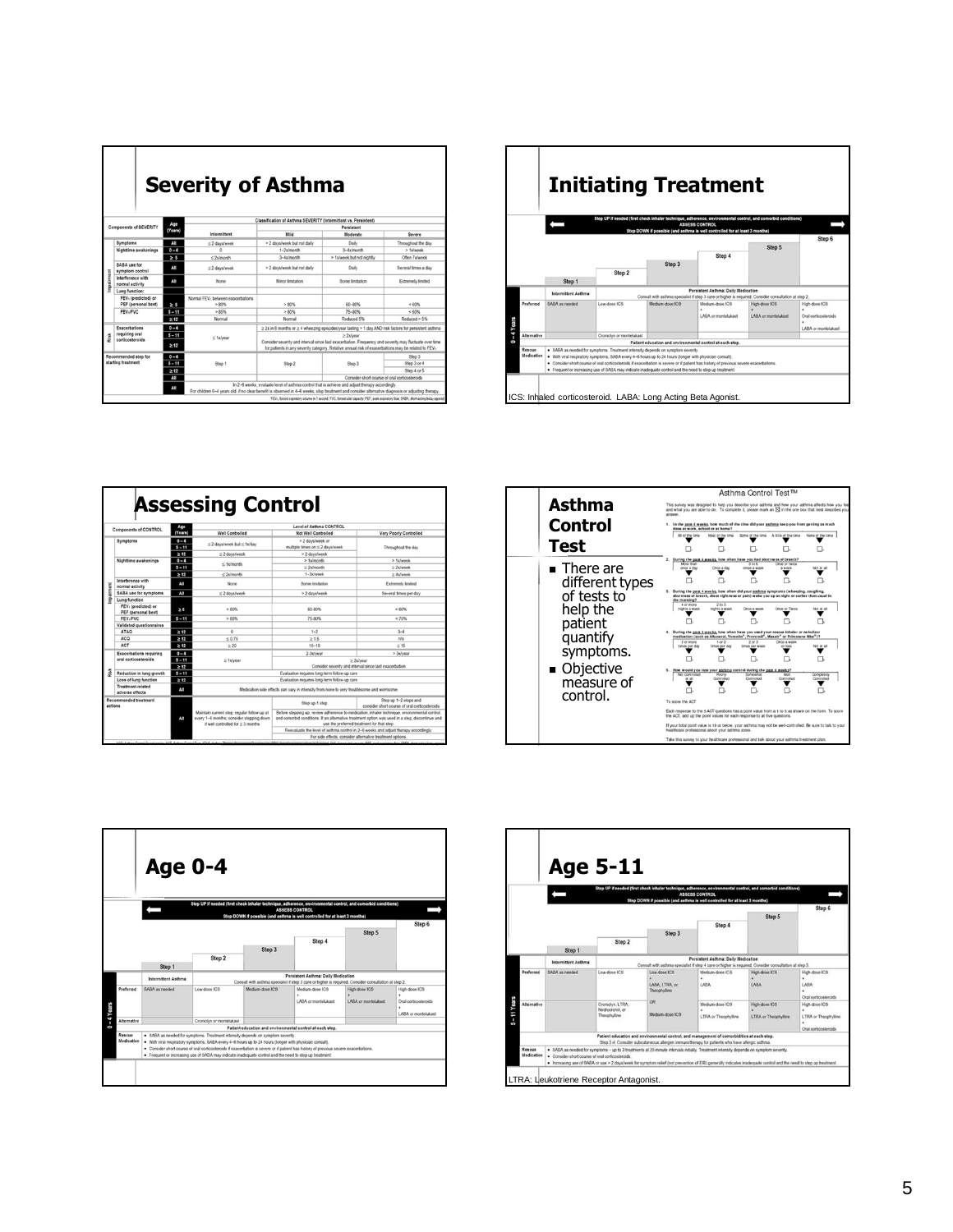





#### **Emergency Treatment** Oxygen to maintain SaO2 of >90% MgSO4: 2g IV over 20 min Mechanical ventilation/admission – Ketamine for induction Heliox? – Not used if hypoxic Inhaled general anesthetic?

NO mucolytics, anxiolytics, hypnotics

## **Control of mild/moderate exacerbations**

- **USE CHARTS**
- $\blacksquare$  Mild exacerbation
	- Beta agonist at increased doses
	- Add inhaled corticosteroid, or short course of PO steroid if already on inhaled steroids
		- Doubling dose of ICS is not effective and is no longer recommended

## **Control of mild/moderate exacerbations**

- **Moderate exacerbation** 
	- 3 HHN of beta agonist in 1 hour
	- Systemic corticosteroids
	- PO or IV
	- Observe
	- IF better after 3 HHN home on PO steroids
	- If not better send to ER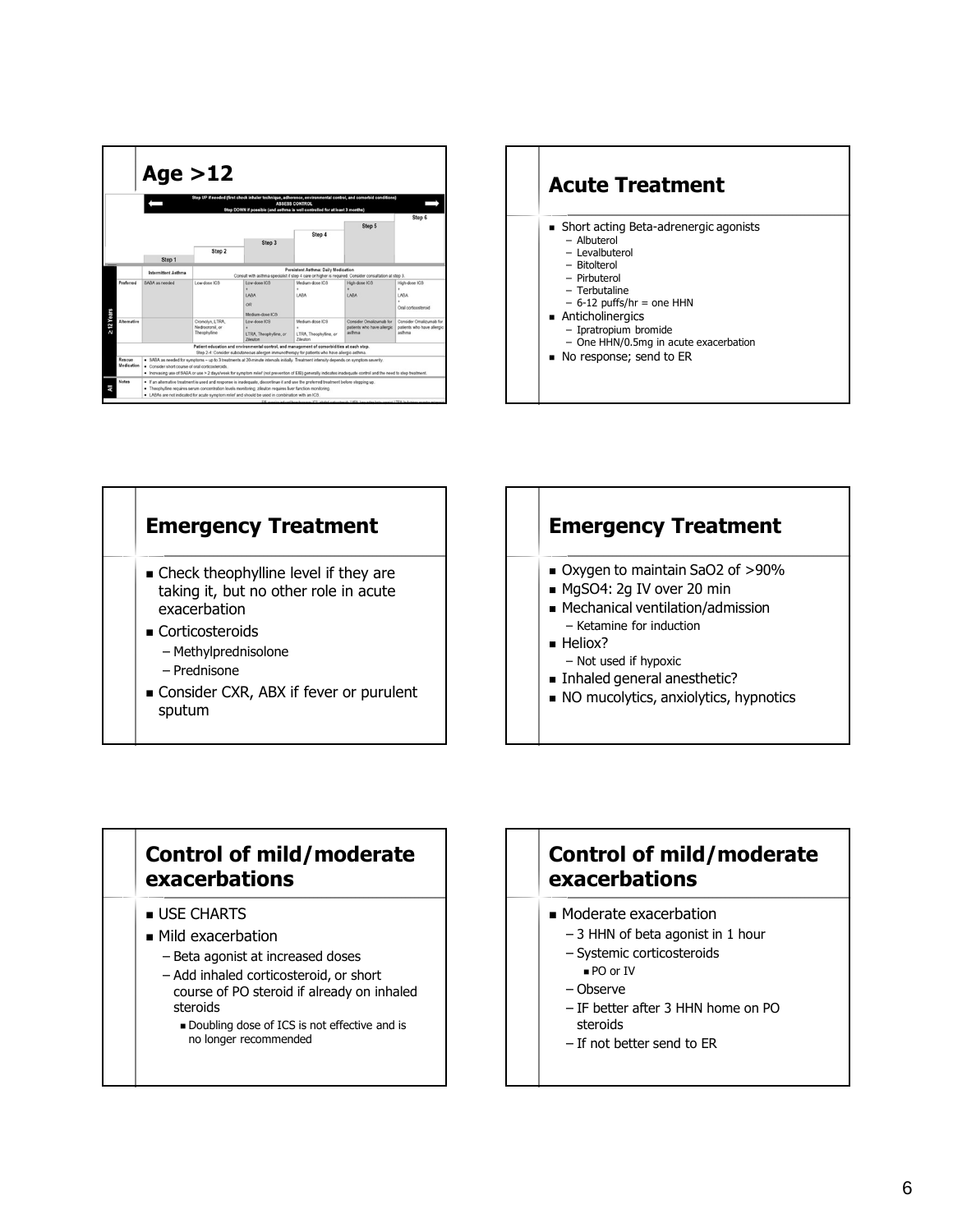



| Drug<br>Beclomethasone HFA<br>40 or 80 mcg                    | Low Dose (24hrs)<br>80-240mcq | High Dose (24 hrs)<br>$>480$ mcq |
|---------------------------------------------------------------|-------------------------------|----------------------------------|
| Budesonide DPI<br>90, 180, or 200 mcg                         | 180-600mcg                    | $>1200$ mcg                      |
| Flunisolide<br>250mcg                                         | 500-1000mcg                   | $>$ 2000mcq                      |
| Flunisolide HFA<br>80 <sub>mcq</sub>                          | 320mcq                        | $>640$ mcg                       |
| <b>Fluticasone</b><br>HFA 44,110,220 mcg<br>DPI 50,100,250mcg | 88-264mcg<br>100-300mcg       | $>440$ mcg<br>$>500$ mcg         |
| Mometasone DPI<br>200 <sub>mca</sub>                          | 200 <sub>mcq</sub>            | $>400$ mca                       |
| Triamcinolone acetonide<br>75mcg                              | 300-750 mcg                   | $>1500$ mcg                      |
|                                                               |                               |                                  |



## **Long Term Treatment**

- **Anticholinergic** 
	- Tiotropium
		- Long acting Add on therapy when low dose ICS is not adequate
- **Leukotriene modifiers** 
	- Leukotrienes are biochemical mediators which increase inflammation, vascular permeability, mucus secretion and smooth muscle contraction
	- Alternative to low dose ICS or add on equivalent to LABA
	- Montelukast, zafirlukast are LTRAs.
	- Zileuton has different MOA and can cause elevated ALT levels

#### **Long Term Treatment**

- **Desensitization** 
	- Best for known trigger
- **Immunotherapy** 
	- Omalizumab- recominant Ab that binds IgE without activating mast cells
- **vaccination** 
	- Pneumovax and flu